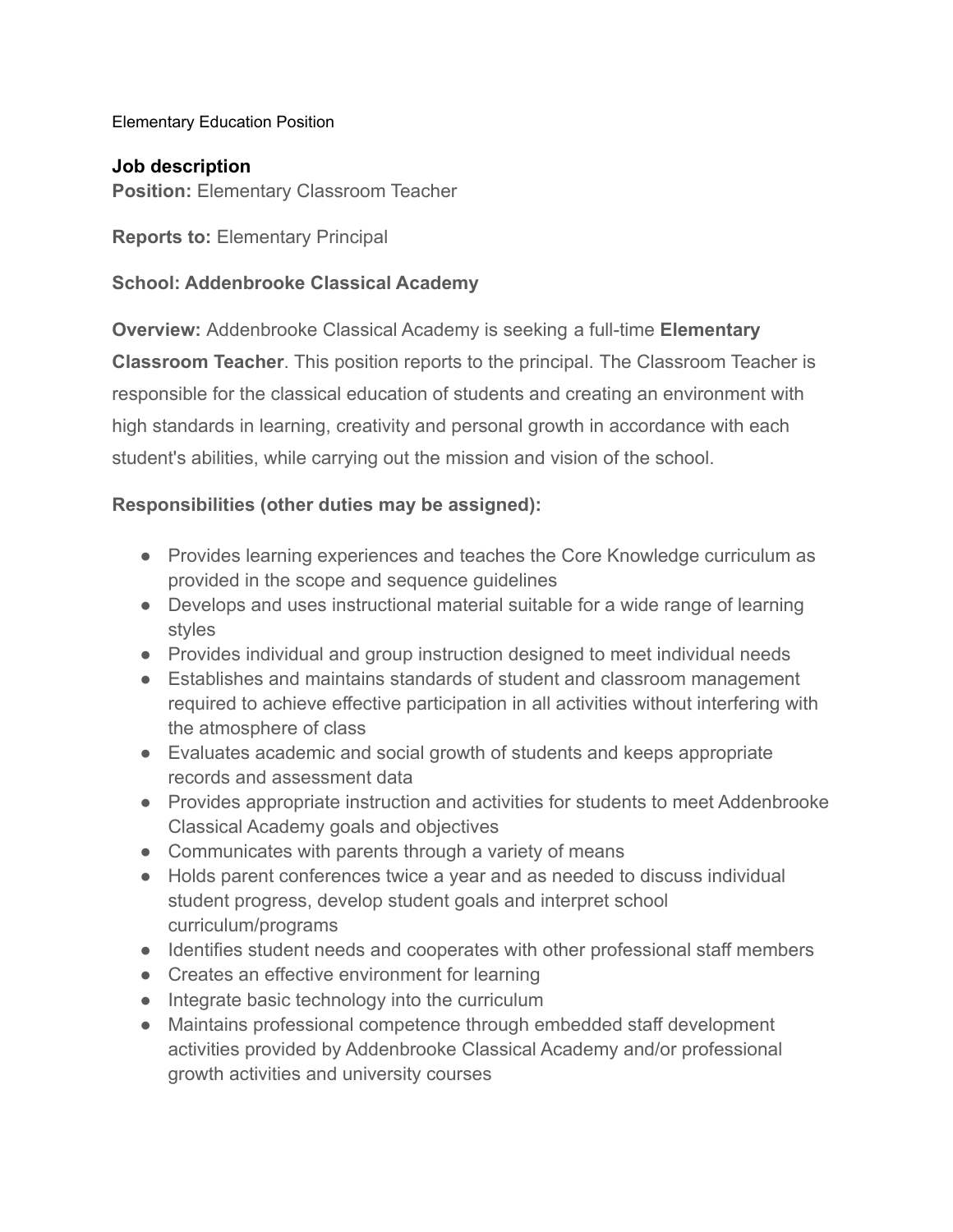- Selects and requisitions instructional materials; maintains inventory records and classroom cleanliness
- Participates in all trainings, team meetings and faculty meetings
- Follows all policies and procedures established by the Addenbrooke Classical Academy Board of Directors and Administration

## **Knowledge:**

- Core Knowledge Curriculum, Classical Model, Charlotte Mason Principles and Love and Logic practices
- Colorado Model Content Standards and Grade Level Expectations
- Understanding of Colorado Basic Literacy Act
- Experience using different formative and summative assessment protocols
- Understanding of best practices in education

# **Skills/Ability:**

- Ability to use proven research strategies in elementary education
- Demonstrates experience in modeling, providing guided practice, and checking for understanding in students
- Ability to select a variety of activities and media to respond to the diversity of learning styles and needs of the students in the class
- Uses a variety of instructional strategies (e.g. direct instruction, cooperative learning, small group instruction, individualized instruction, inquiry) to engage students
- Understands subjects taught and shows how this knowledge is created, organized, linked to other disciplines, and applied to real world settings
- Uses a repertoire of assessment strategies to determine what students have and will learn
- Demonstrates experience in effectively solving challenging problems through a positive, collaborative approach
- Demonstrates comfortable with using technology in the classroom
- High fluency level in written and oral communication
- Demonstrates initiative and skills in the following areas: relationship and community building, teachers as leaders, professional learning community model, effective communication, conflict resolution, creativity, problem solving, decision making and time management

## **Experience/Qualifications:**

## **Highly Qualified Status**